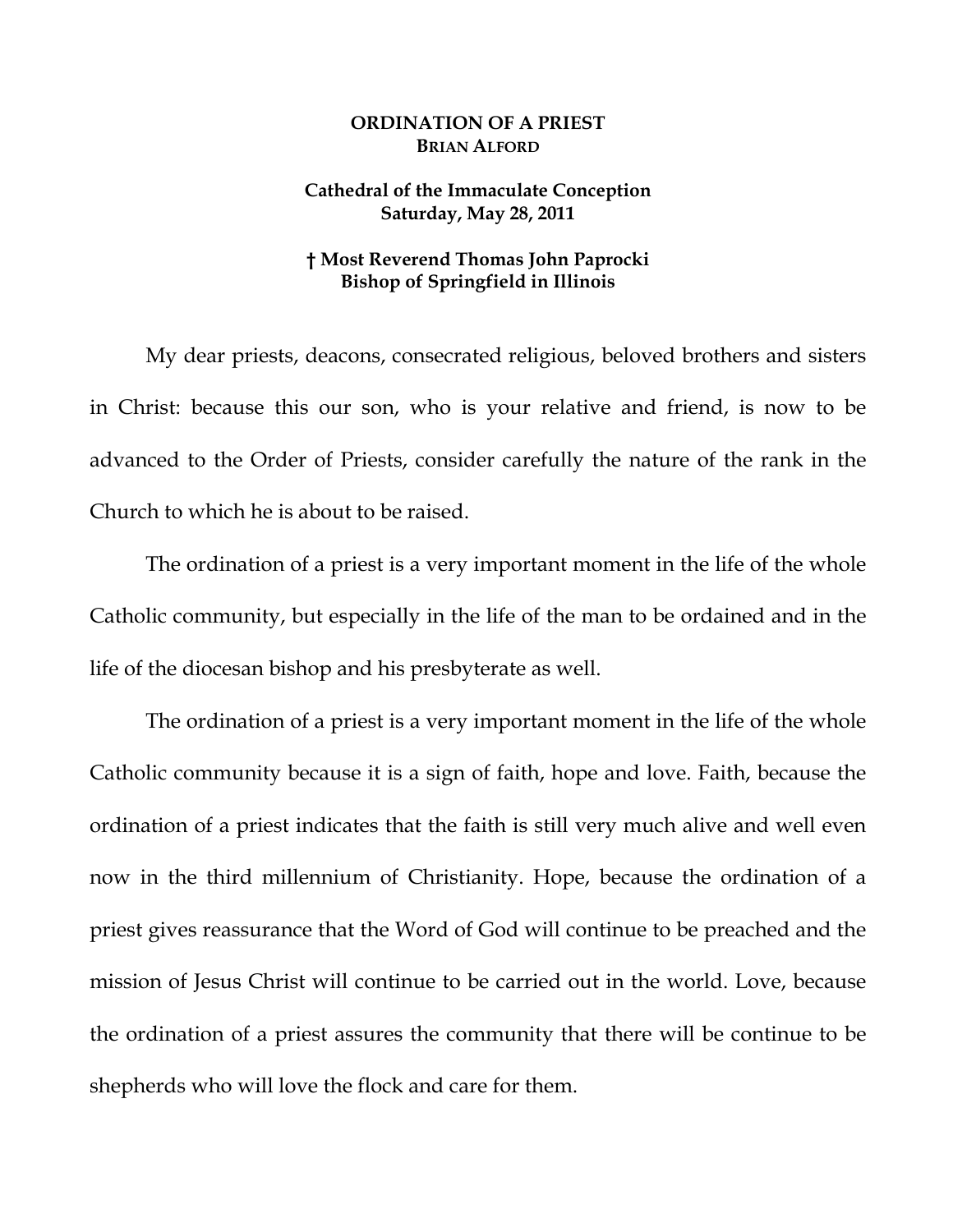The ordination of a priest is a very important moment in the life of the man to be ordained because by the anointing of the Holy Spirit in the Sacrament of Holy Orders, he is signed with a special character and is so configured to Christ the High Priest that he will have the power to act in the person of Christ the Head.<sup>1</sup> Brian Alford has come to this graced moment in response to God's call as mediated by the Church after much prayer and preparation.

The ordination of a priest is a very important moment in the life of the diocesan bishop and his presbyterate because priests take part in the Bishop's priesthood and mission. As virtuous co-workers with the episcopal Order, called to serve the people of God, they constitute one presbyterate in union with their Bishop, while being charged with different duties.<sup>2</sup> We are not lone rangers doing our own thing. We are collaborators in a great spiritual symphony. Without the musicians in an orchestra, the conductor can make no sound. Without the conductor, the musicians' sounds will disintegrate into a cacophony of dissonance and disharmony. Working together in concert, the Bishop and his priests can produce the "mystic chords of memory" of which Abraham Lincoln spoke in his First Inaugural Address one hundred and fifty years ago, "stretching . . . to every living heart and hearthstone all over this broad land" and swelling the chorus of communion, when again touched, as surely they will be, by the better angels of our nature."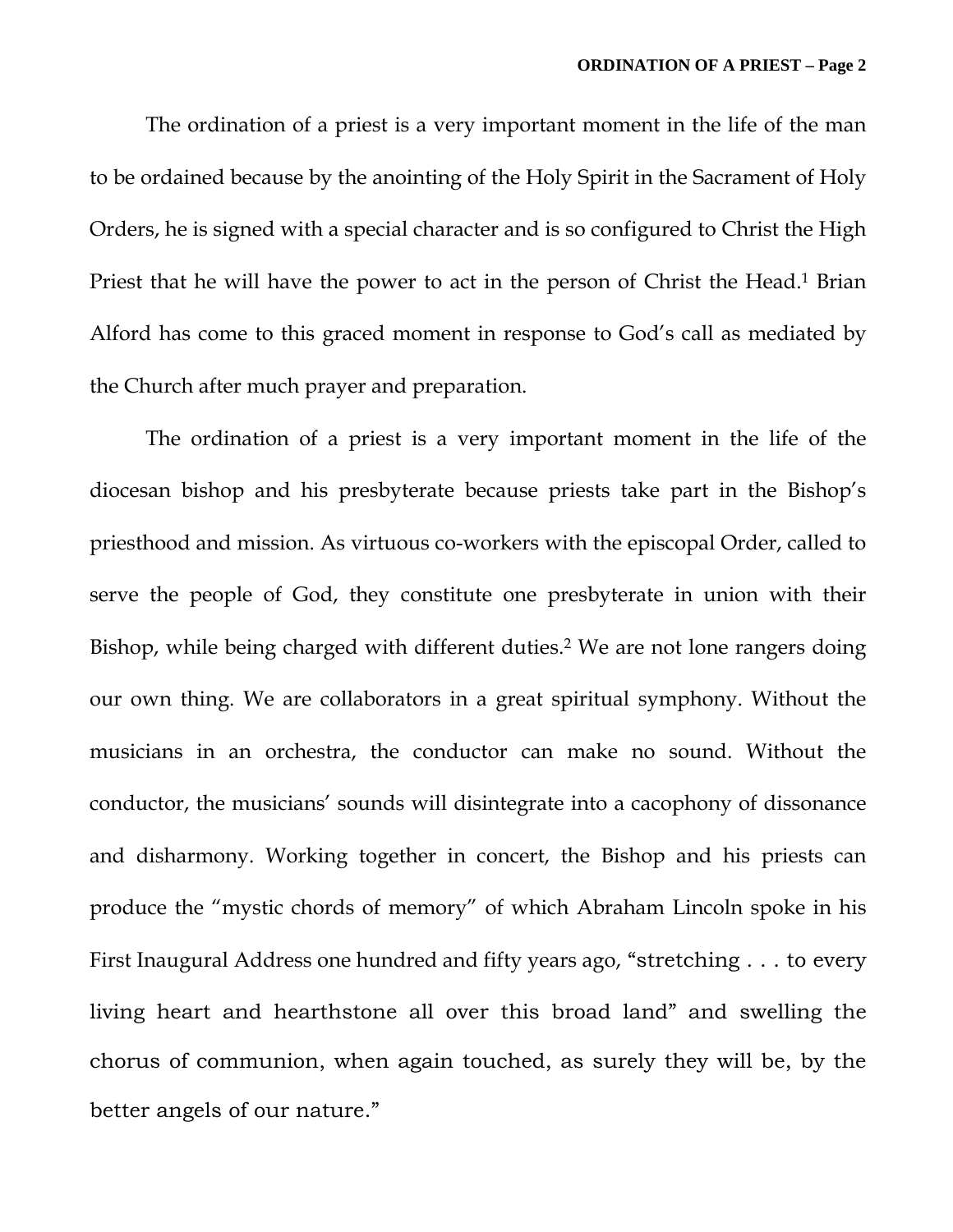Today's ordination is also personally significant for me because Brian Alford is the first priest that I have ever ordained. It is fitting that Brian Alford's last name begins with an "A," because it is my ardent hope and fervent prayer that this will be just the first of many, many more priests that I will have the privilege to ordain through God's grace for service to the mission of the One who is the "Alpha and Omega, the first and the last, the beginning and the end" (*Revelation* 22: 13).

The ordination of a priest is also a fitting moment to ask what the community of faith asks of a priest. Blessed Pope John Paul II answered that question in this way: "This is what people ask of the priest: The priest is The man of God, the one who belongs to God and makes people think about God. . . . Christians expect to find in the priest not only a man who welcomes them, who listens to them gladly and shows a real interest in them, but also and above all a man who will help them to turn to God, to rise up to him. And so the priest needs to be trained to have a deep intimacy with God."3

As specific means for a priest to be "The man of God, the one who belongs to God and makes people think about God," a priest promises to pray the Liturgy of the Hours so that the moments of his day and his ministry may be punctuated by the markers of God's active involvement in the unfolding of our lives. By the promise to live in chaste celibacy, a priest resolves, in the words of Blessed John Paul II, to take on "the likeness of Jesus Christ, the good shepherd and spouse of